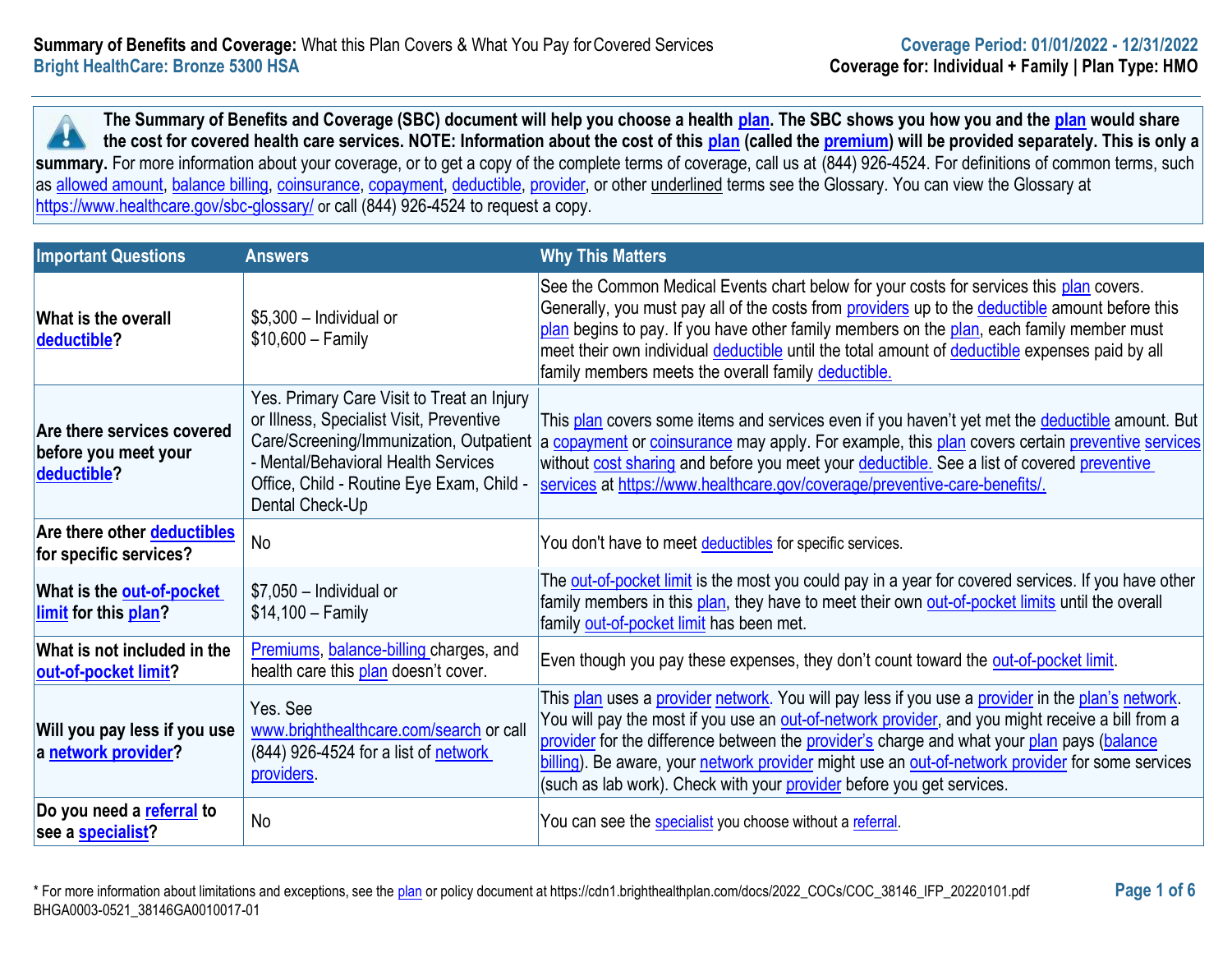|                                                           |                                                         | <b>What You Will Pay</b>                                       |                                                           |                                                                                                                                                                                                                              |
|-----------------------------------------------------------|---------------------------------------------------------|----------------------------------------------------------------|-----------------------------------------------------------|------------------------------------------------------------------------------------------------------------------------------------------------------------------------------------------------------------------------------|
| <b>Common Medical Event</b>                               | <b>Services You May Need</b>                            | <b>Network Provider</b><br>(You will pay the<br>least)         | <b>Out-of-Network Provider</b><br>(You will pay the most) | Limitations, Exceptions, & Other Important<br><b>Information</b>                                                                                                                                                             |
| If you visit a health care<br>provider's office or clinic | Primary care visit to treat an<br>injury or illness     | \$50 after Deductible                                          | <b>Not Covered</b>                                        | Telehealth services are available. Refer to Your<br>Schedule of Benefits to determine what you will pay.                                                                                                                     |
|                                                           | <b>Specialist visit</b>                                 | \$100 after Deductible                                         | <b>Not Covered</b>                                        | None                                                                                                                                                                                                                         |
|                                                           | Preventive care/screening/<br>limmunization             | No Charge                                                      | Not Covered                                               | You may have to pay for services that aren't<br>preventive. Ask your provider if the services you need<br>are preventive, then check what Your plan will pay for<br>land what Your cost will be.                             |
| If you have a test                                        | Diagnostic test (x-ray, blood<br>work)                  | Lab: 50% after<br>Deductible<br>X-ray: 50% after<br>Deductible | <b>Not Covered</b>                                        | None                                                                                                                                                                                                                         |
|                                                           | Imaging (CT/PET scans, MRIs)                            | 50% after Deductible                                           | <b>Not Covered</b>                                        | Services require Prior Authorization.                                                                                                                                                                                        |
| If you need drugs to treat<br>your illness or condition.  | Preferred generic drugs                                 | \$0 after Deductible/\$20<br>after Deductible                  | Not Covered                                               | Preventive Care medications are provided at \$0 cost to                                                                                                                                                                      |
| More information about<br>prescription drug coverage      | Preferred brand drugs and Non-<br>preferred generics    | 50% after Deductible                                           | <b>Not Covered</b>                                        | You, regardless of tier.<br>Covers up to a 90-day supply (retail prescription); 31-                                                                                                                                          |
| lis available at<br>www.brighthealthcare.com              | Non-preferred brand drugs and<br>Non-preferred generics | 50% after Deductible                                           | <b>Not Covered</b>                                        | 90 day supply (mail order prescription).<br>Copays shown reflect the cost per retail prescription.                                                                                                                           |
|                                                           | <b>Specialty drugs</b>                                  | 50% after Deductible                                           | <b>Not Covered</b>                                        |                                                                                                                                                                                                                              |
| If you have outpatient<br>surgery                         | Facility fee (e.g., ambulatory<br>surgery center)       | 50% after Deductible                                           | Not Covered                                               | Services require Prior Authorization.                                                                                                                                                                                        |
|                                                           | Physician/surgeon fees                                  | 50% after Deductible                                           | Not Covered                                               | Services require Prior Authorization.                                                                                                                                                                                        |
| If you need immediate<br><b>medical attention</b>         | <b>Emergency room care</b>                              | 50% after Deductible                                           | 50% after Deductible                                      | This cost does not apply if You are admitted directly to<br>the hospital for inpatient services. If a Non-Network<br>Provider charges more than Our Allowed Amount, You may<br>have to pay the difference (balance billing). |
|                                                           | <b>Emergency medical</b><br>transportation              | 50% after Deductible                                           | 50% after Deductible                                      | None                                                                                                                                                                                                                         |
|                                                           | <b>Urgent care</b>                                      | 50% after Deductible                                           | 50% after Deductible                                      | None                                                                                                                                                                                                                         |

\* For more information about limitations and exceptions, see the [plan](https://www.healthcare.gov/sbc-glossary/#plan) or policy document at https://cdn1.brighthealthplan.com/docs/2022\_COCs/COC\_38146\_IFP\_20220101.pdf **Page 2 of 6** BHGA0003-0521\_38146GA0010017-01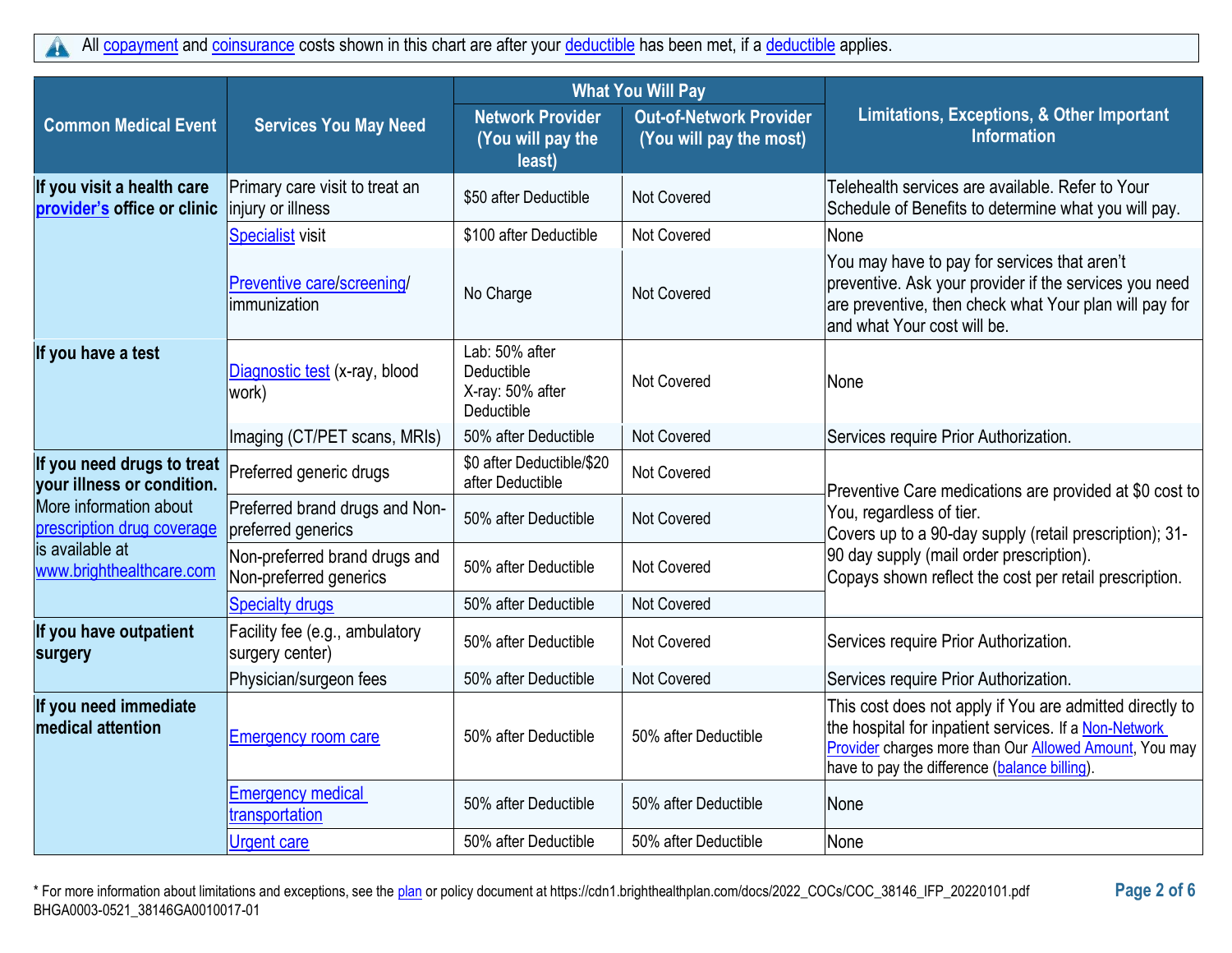|                                                               |                                              | <b>What You Will Pay</b>                               |                                                           |                                                                                                                                                                                                                     |
|---------------------------------------------------------------|----------------------------------------------|--------------------------------------------------------|-----------------------------------------------------------|---------------------------------------------------------------------------------------------------------------------------------------------------------------------------------------------------------------------|
| <b>Common Medical Event</b>                                   | <b>Services You May Need</b>                 | <b>Network Provider</b><br>(You will pay the<br>least) | <b>Out-of-Network Provider</b><br>(You will pay the most) | Limitations, Exceptions, & Other Important<br><b>Information</b>                                                                                                                                                    |
| If you have a hospital                                        | Facility fee (e.g., hospital room)           | 50% after Deductible                                   | Not Covered                                               | Services require Prior Authorization.                                                                                                                                                                               |
| stay                                                          | Physician/surgeon fees                       | 50% after Deductible                                   | Not Covered                                               | Services require Prior Authorization.                                                                                                                                                                               |
| If you need mental health,                                    | <b>Outpatient services</b>                   | \$0 after Deductible                                   | Not Covered                                               | Services require Prior Authorization.                                                                                                                                                                               |
| behavioral health, or<br>substance abuse<br><b>services</b>   | Inpatient services                           | 50% after Deductible                                   | Not Covered                                               | Services require Prior Authorization.                                                                                                                                                                               |
|                                                               | Office visits                                | 50% after Deductible                                   | Not Covered                                               | None                                                                                                                                                                                                                |
| If you are pregnant                                           | Childbirth/delivery professional<br>services | 50% after Deductible                                   | Not Covered                                               | Delivery stays exceeding 48 hours for vaginal delivery<br>or 96 hours for a cesarean delivery require Prior                                                                                                         |
|                                                               | Childbirth/delivery facility<br>services     | 50% after Deductible                                   | Not Covered                                               | Authorization. None                                                                                                                                                                                                 |
|                                                               | Home health care                             | 50% after Deductible                                   | Not Covered                                               | Limited to 120 Visit(s) per year. Services require Prior<br>Authorization.                                                                                                                                          |
| If you need help<br>recovering or have other<br>special needs | <b>Rehabilitation services</b>               | 50% after Deductible                                   | Not Covered                                               | Limited to 40 Visit(s) per year. Visits combined for<br>physical, occupational, and speech therapy. Services<br>require Prior Authorization.                                                                        |
|                                                               | <b>Habilitation services</b>                 | 50% after Deductible                                   | Not Covered                                               | Limited to 40 Visit(s) per year. Visits combined for<br>physical, occupational, and speech therapy. Services<br>require Prior Authorization.                                                                        |
|                                                               | <b>Skilled nursing center</b>                | 50% after Deductible                                   | Not Covered                                               | Limited to 60 Days per Year. Services require Prior<br>Authorization.                                                                                                                                               |
|                                                               | Durable medical equipment                    | 50% after Deductible                                   | <b>Not Covered</b>                                        | Services require Prior Authorization.                                                                                                                                                                               |
|                                                               | <b>Hospice services</b>                      | 50% after Deductible                                   | Not Covered                                               | None                                                                                                                                                                                                                |
| If your child needs dental<br>or eye care                     | Children's eye exam                          | \$0                                                    | Not Covered                                               | Limited to 1 eye exam per calendar year, through the<br>end of the month in which the dependent child turns<br>19.                                                                                                  |
|                                                               | Children's glasses                           | 0% after Deductible                                    | Not Covered                                               | Limited to 1 pair of glasses, including standard frames<br>and standard lenses or a one-year supply of contact<br>lenses, per calendar year, through the end of the<br>month in which the dependent child turns 19. |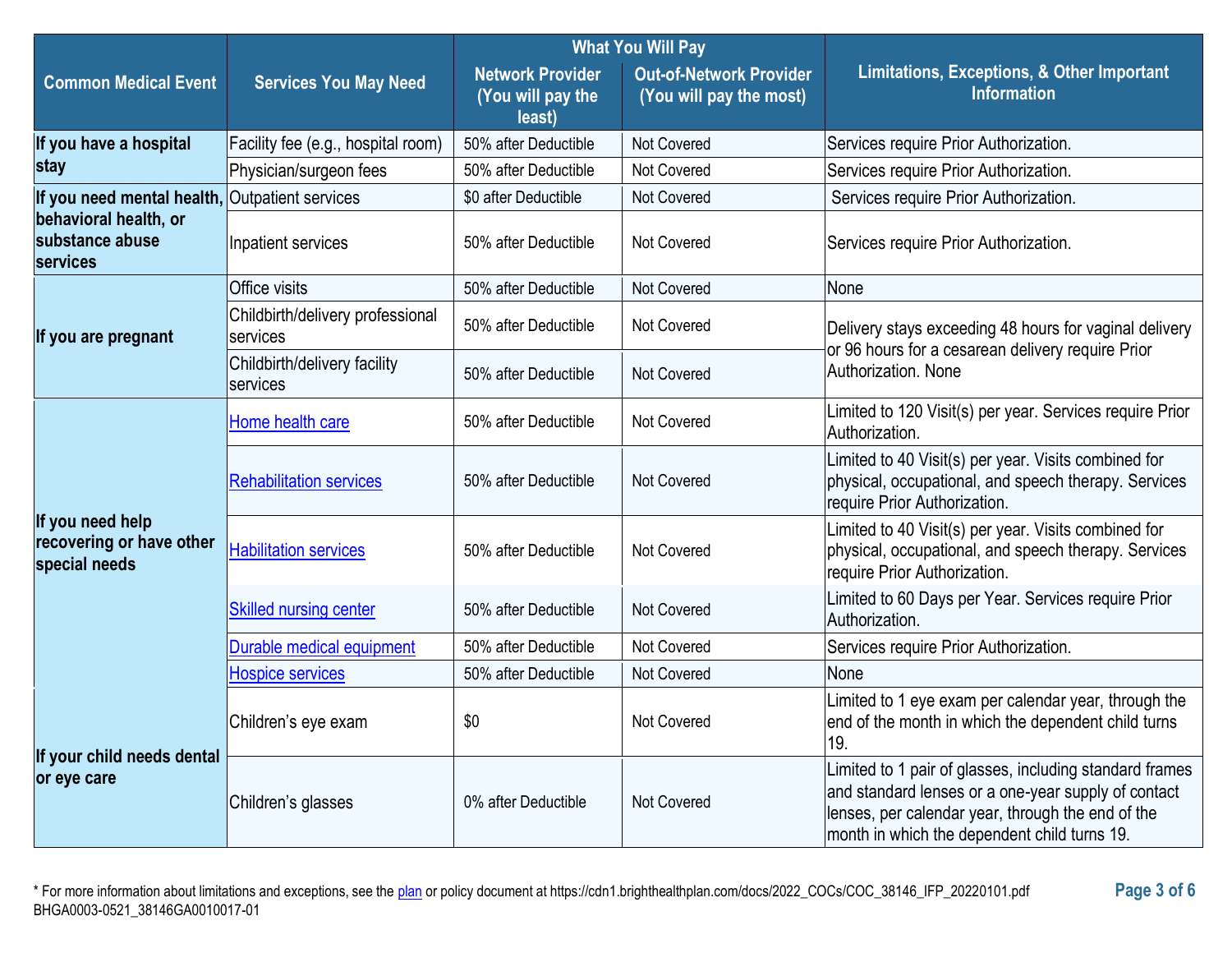|                             |                              | <b>What You Will Pay</b>                        |                                                           |                                                                                                                                                                                    |  |
|-----------------------------|------------------------------|-------------------------------------------------|-----------------------------------------------------------|------------------------------------------------------------------------------------------------------------------------------------------------------------------------------------|--|
| <b>Common Medical Event</b> | <b>Services You May Need</b> | Network Provider<br>(You will pay the<br>least) | <b>Out-of-Network Provider</b><br>(You will pay the most) | Limitations, Exceptions, & Other Important<br><b>Information</b>                                                                                                                   |  |
|                             | Children's dental checkups   | \$0                                             | Not Covered                                               | Includes diagnostic and preventive services through<br>the end of the month in which the dependent child<br>turns 19. Refer to the policy for covered services and<br>limitations. |  |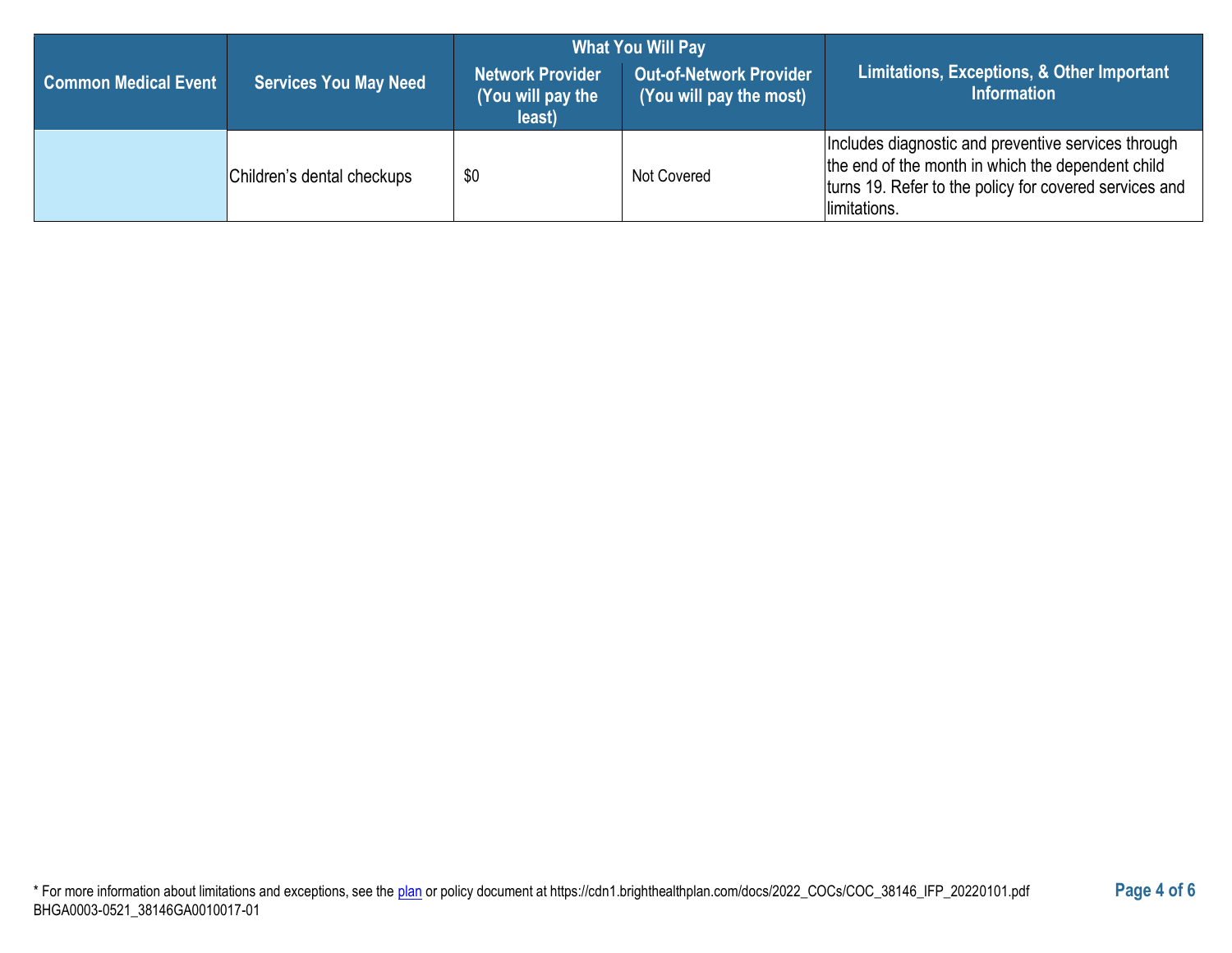### **Excluded Services & Other Covered Services**

| Services Your Plan Generally Does NOT Cover (Check your policy or plan document for more information and a list of any other excluded services.) |                                                                           |                              |  |
|--------------------------------------------------------------------------------------------------------------------------------------------------|---------------------------------------------------------------------------|------------------------------|--|
| Abortion (except in cases of rape, incest, or when the Acupuncture                                                                               |                                                                           | <b>Bariatric Surgery</b>     |  |
| life of the mother is endangered)                                                                                                                | Dental Care (Adults)                                                      | <b>Infertility Treatment</b> |  |
| Chiropractic Care                                                                                                                                | Non-emergency care when traveling outside the U.S.   Private-Duty Nursing |                              |  |
| Long-Term Care                                                                                                                                   | Routine Foot Care                                                         | Weight Loss Programs         |  |
| Routine Eye Care (Adults)                                                                                                                        |                                                                           |                              |  |

| <b>Other</b><br>r Covered Services (Limitations may apply to these services. This isn't a complete list. Please see your p<br>n document. |              |  |  |
|-------------------------------------------------------------------------------------------------------------------------------------------|--------------|--|--|
| Cosmetic Surgery                                                                                                                          | Hearing Aids |  |  |

Your Rights to Continue Coverage: There are agencies that can help if you want to continue your coverage after it ends. The contact information for those agencies is: 1-800-595-6053. Other coverage options may be available to you, too, including buying individual insurance coverage through the Health Insurance Marketplace. For more information about the Marketplace, visit [www.HealthCare.gov](https://www.healthcare.gov/) or call (800) 318-2596.

Your Grievance and Appeals Rights: There are agencies that can help if you have a complaint against your [plan](https://www.healthcare.gov/sbc-glossary/#plan) for a denial of [a claim.](https://www.healthcare.gov/sbc-glossary/#claim) This complaint is called a [grievance](https://www.healthcare.gov/sbc-glossary/#grievance) or [appeal.](https://www.healthcare.gov/sbc-glossary/#appeal) For more information about your rights, look at the explanation of benefits you will receive for that medical [claim.](https://www.healthcare.gov/sbc-glossary/#claim) You[r plan](https://www.healthcare.gov/sbc-glossary/#plan) documents also provide complete information on how to submit a [claim,](https://www.healthcare.gov/sbc-glossary/#claim) [appeal,](https://www.healthcare.gov/sbc-glossary/#appeal) or [a grievance](https://www.healthcare.gov/sbc-glossary/#grievance) for any reason to your [plan.](https://www.healthcare.gov/sbc-glossary/#plan) For more information about your rights, this notice, or assistance, please contact the Georgia Department of Insurance at (800) 595-6053.

### **Does this plan provide Minimum Essential Coverage? Yes**

[Minimum Essential Coverage](https://www.healthcare.gov/sbc-glossary/#minimum-essential-coverage) generally includes plans, health insurance available through the Marketplace or other individual market policies, Medicare, Medicaid, CHIP, TRICARE, and certain other coverage. If you are eligible for certain types of [Minimum Essential Coverage,](https://www.healthcare.gov/sbc-glossary/#minimum-essential-coverage) you may not be eligible for the premium tax credit.

## **Does this plan meet the Minimum Value Standards? Yes**

If you[r plan](https://www.healthcare.gov/sbc-glossary/#plan) doesn't meet the [Minimum Value Standards,](https://www.healthcare.gov/sbc-glossary/#minimum-value-standard) you may be eligible for a [premium tax credit](https://www.healthcare.gov/sbc-glossary/#premium-tax-credits) to help you pay for a [plan](https://www.healthcare.gov/sbc-glossary/#plan) through the [Marketplace.](https://www.healthcare.gov/sbc-glossary/#marketplace)

## **Language Access Services:**

Spanish (Español): Para obtener asistencia en Español, llame al (844) 926-4524. Tagalog (Tagalog): Kung kailangan ninyo ang tulong sa Tagalog tumawag sa (844) 926-4524. Chinese (中文): 如果需要中文的帮助,请拨打这个号码 (844) 926-4524. Navajo (Dine): Dinek'ehgo shika at'ohwol ninisingo, kwiijigo holne' (844) 926-4524.

*To see examples of how this plan might cover costs for a sample medical situation, see the next section.*